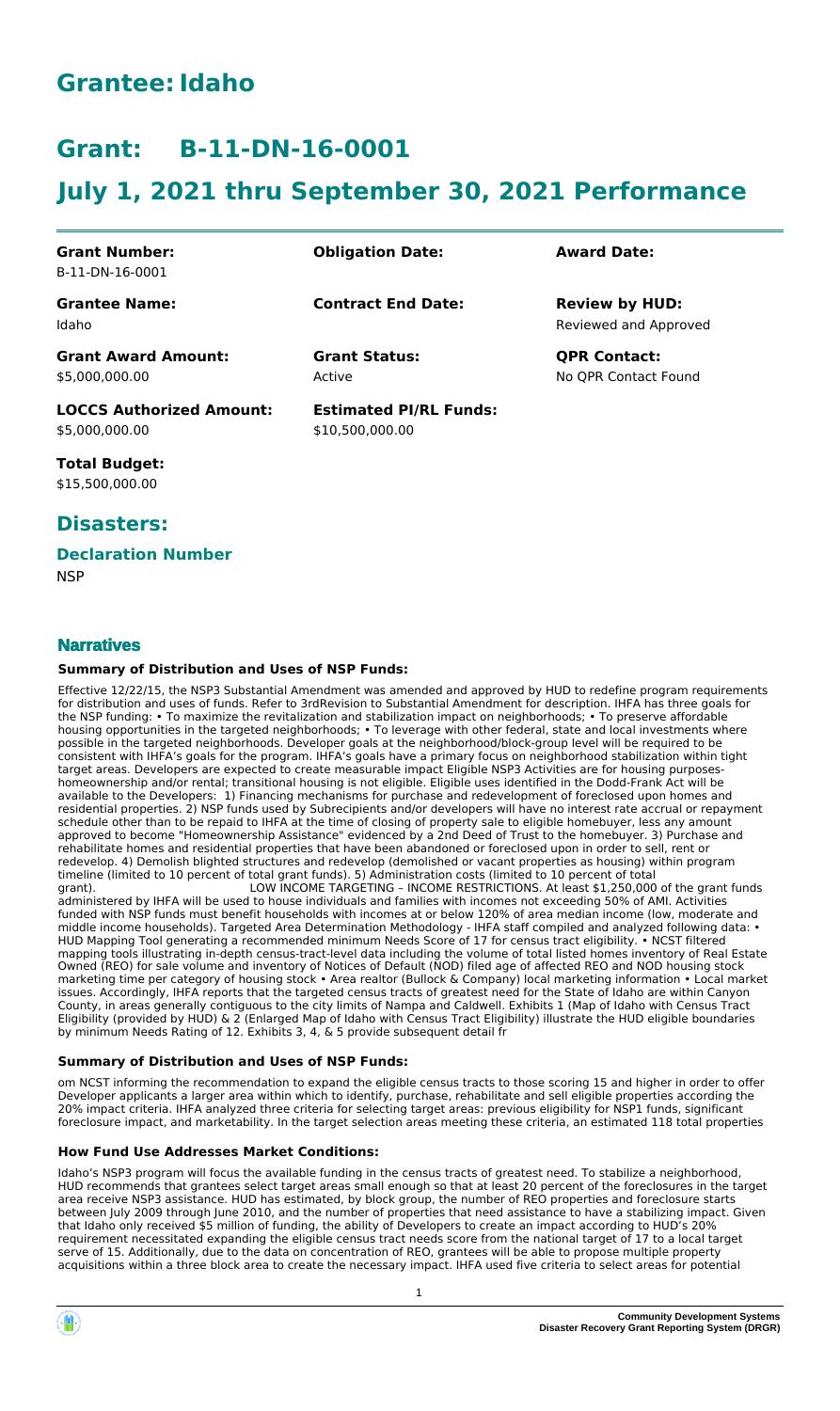funding. To be targeted for funding, census tracts had to meet each of the following criteria: Primary Requirements 1) Previous eligible area for NSP-1 funds (City or County) 2) Significant foreclosure impact - rating of 15. 3) HUD provides a foreclosure need score for each census tract in the state and considers a score of 17 and above to be a high need area. Each census tract is ranked on a scale of 1 to 20, with 20 being the highest. Idaho's indicated minimum target score is 12. The property types available within areas that received a score of 17 in Idaho were limited to the oldest housing stock in the counties involved and complicated with LBP issues and historical district rehab restrictions that severely impact the cost per unit calculation. For these reasons as well as the limited availability of certified Lead Based Paint assessors, contractors and inspectors, IHFA determined that it was important to expand the target areas to allow a broader variety of housing options to the potential awardees. Therefore, all target areas have a foreclosure score of 15 or higher. 4) In addition to considering the HUD score, IHFA cross-referenced the foreclosure impact areas against data provided by NCST including marketing time and unit density information, in order that reasonable marketing expectations will exist in targeted areas. 5) IHFA eliminated from consideration communities which had NSP1 funds unobligated or where the identified target areas had less than 10 REO properties currently listed for sale. IHFA analyzed three criteria for selecting target areas: previous eligibility for NSP1 funds, significant foreclosure impact, and marketability. In the target selection areas meeting these criteria, an estimated 118 total properties would require assistance to have a stabilizing impact. To reduce the properties needing assistance to more closely match the available funding, IHFA further narrowed the target areas by considering grantee capacity and the level of need (the number of foreclosures in the potential target area). All Developers may need to modify their activities based upon the dynamics of the target area throughout the duration of their program. Should the Developer need to modify the activities in their plan midstream to improve impact, the Developer must provide adequate information to IHFA prior to such planned modification such that IHFA may conduct an internal evaluation and determine/approve additional Eligible Uses A, B,C

#### **How Fund Use Addresses Market Conditions:**

, D, or E accordingly, and prior to submission of cost reimbursement for said modified activities. As the market conditions evolve, it has been necessary to submit a revision to HUD. Taken from the letter: "Expansion of the specific subdivisions targeted within the NSP3 Final Substantial Amendment to actual Census Tracts. Attached to this letter, please find data from the National Community Stabilization Trust documenting that within the State of Idaho, it takes an average of one

#### **Ensuring Continued Affordability:**

| Assistance Amounts:  | Minimum Period of Affordability in years: |
|----------------------|-------------------------------------------|
| Under \$15,000       |                                           |
| \$15,000 to \$40,000 | 10                                        |
| Over \$40,000        | 15                                        |

Affordability of owner-occupied housing will be enforced by recapture deed restrictions and consistent with IHFA's HOME program recapture restrictions. Annual monitoring efforts will be made by IHFA to enforce affordability obligations.

#### **Definition of Blighted Structure:**

Definition of "blighted structure" in context of state or local law. The State of Idaho does not define "blighted structure" in its statutes. For purposes of NSP3, IHFA will use the national standard. "Blighted Structure" will be defined as follows: Structures that have objectively determined signs of deteriorated conditions that are considered to be a threat to health, safety, and public welfare. Recent guidance has confirmed that "blighted" properties do not need to meet the definition of foreclosed or abandoned properties under NSP. All "blighted" properties will be inspected by a qualified inspector to confirm that the property does indeed meet the program definition.

NSP3 funding through IHFA may only be used for demolition of blighted residential structures if the structures will be replaced with housing. Redevelopment activities using NSP3 funds must be for housing. Demolition must be part of a plan for redevelopment of the targeted neighborhoods. No more than 10% of funds may be used for demolition with a maximum of 11 properties. Subrecipients/developers should re-use cleared sites in accordance with a comprehensive or neighborhood plan within the NSP3 program timelines. All demolition sites should be planned for re-use within the term of a Developer's NSP grant as replacement housing.

#### **Definition of Affordable Rents:**

Definition of "affordable rents." IHFA will adopt the definition of affordable rents that is equivalent with Low HOME rents consistent with IHFA NSP1 Memorandum of Restrictive Covenants and Regulatory Agreement Article 1, Section 1.

#### **Procedures for Preferences for Affordable Rental Dev.:**

IHFA NSP3 relies on IHFA HOME program restrictions as outlined in both single-family and multi-family developments.

#### **Housing Rehabilitation/New Construction Standards:**

Any identified deficiencies will require rehabilitation prior to sale to the homebuyer. Home Inspection reports are required to identify deficiencies based on the following:

- Local code/property standard/ordinances
- 2012 Idaho Residential Code for existing structures NSP property standard (HOS)
- · IHFA Rehabilitation Standards as outlined in HOME Admin Plan Exhibit C

#### **Vicinity Hiring:**

Developers shall, to the maximum extent feasible, provide for the hiring of employees who reside in the vicinity or contract with small businesses that are owned and operated by persons residing in the vicinity of projects funded with NSP3. Vicinity is defined as each NSP3 target area. The following are suggested procedures: Outreach to workforce services, commercial associations, local churches, civic clubs, and other agencies/organizations; Identify business phone numbers, search zip code lists; Develop email distributions or mailers; Utilize employment agencies o Develop documents such as flyers, program sheets, and other general materials that provide additional information to community members; Citizen participation process.

#### **Grantee Contact Information:**

IHFA is the state's responsible organization. 535 W. Myrtle Street, Boise, ID 83702 (PO Box 7899, Boise, ID 83707-1899) Agency Contact: Julie Williams Mitchell (208)331-4889 juliew@ihfa.org

#### **Overall This Report Period To Date**

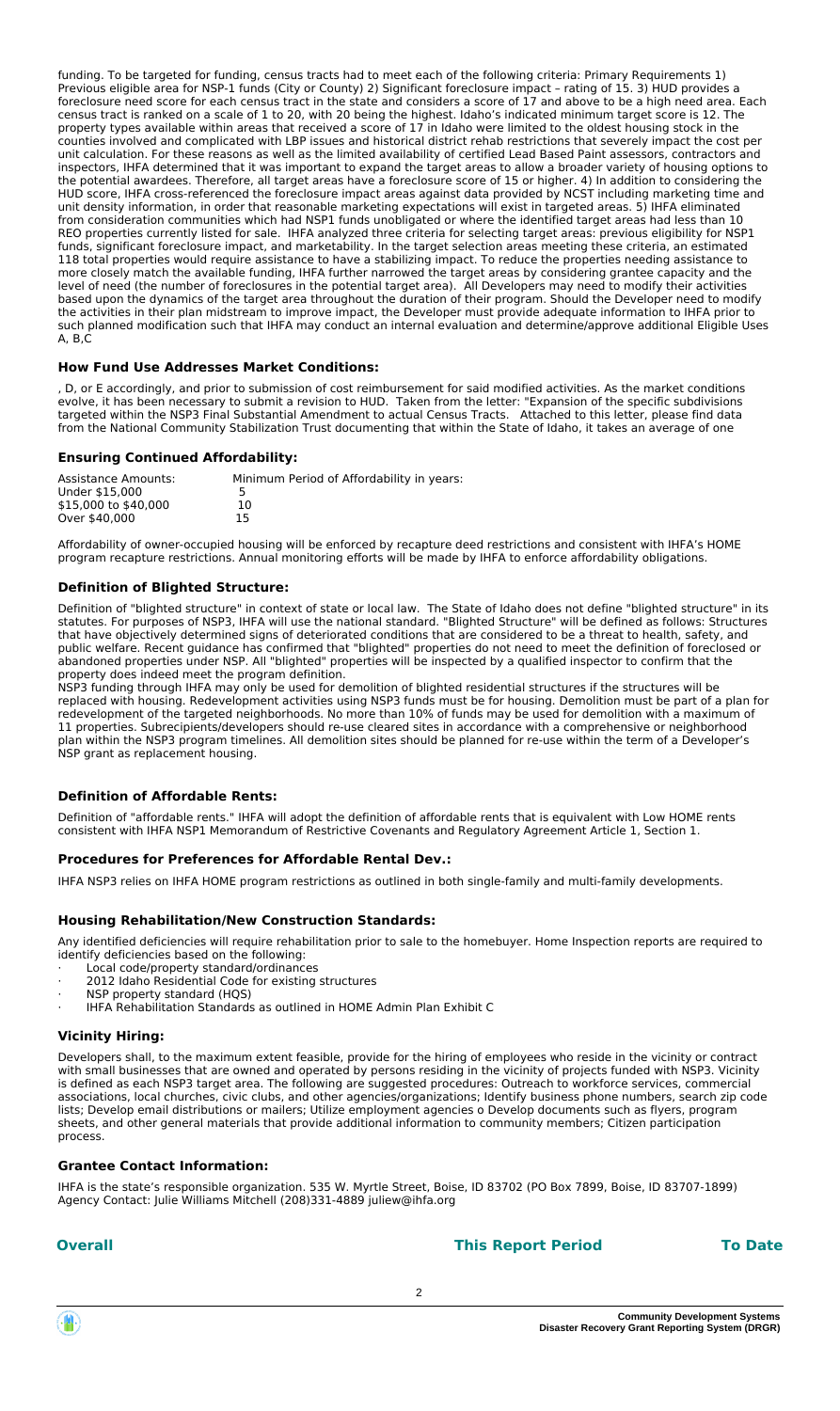| <b>Total Projected Budget from All Sources</b>     | \$600,000.00 | \$12.984.692.58 |
|----------------------------------------------------|--------------|-----------------|
| <b>Total Budget</b>                                | \$600,000.00 | \$12,949,842.09 |
| <b>Total Obligated</b>                             | \$74,470.24  | \$9,698,514.09  |
| <b>Total Funds Drawdown</b>                        | \$74,470.24  | \$9,599,693.42  |
| <b>Program Funds Drawdown</b>                      | \$0.00       | \$3,677,844.31  |
| <b>Program Income Drawdown</b>                     | \$74,470.24  | \$5,921,849.11  |
| <b>Program Income Received</b>                     | \$11,281.00  | \$6,204,521.92  |
| <b>Total Funds Expended</b>                        | \$74,470.24  | \$9.408.261.80  |
| <b>HUD Identified Most Impacted and Distressed</b> | \$0.00       | \$0.00          |
| <b>Other Funds</b>                                 | \$0.00       | \$34,850.49     |
| <b>Match Funds</b>                                 | \$0.00       | \$34,850.49     |
| Non-Match Funds                                    | \$0.00       | \$0.00          |

#### **Funds Expended**

| ۰. | ×<br>v |  |
|----|--------|--|
|    |        |  |

| <b>Overall</b>                      | <b>This Period</b> | <b>To Date</b> |
|-------------------------------------|--------------------|----------------|
| <b>AutumnGold Senior Services</b>   | \$62,898.99        | \$4,531,602.42 |
| Canyon County Habitat for Humanity  | \$0.00             | \$473,676.48   |
| <b>IHFA</b>                         | \$11,571.25        | \$766,496.56   |
| LEAP CHARITIES. INC                 | \$0.00             | \$512.841.84   |
| MERCY HOUSING NORTHWEST-IDAHO       | \$0.00             | \$2,918,498.20 |
| Neighborhood Housing Services, Inc. | \$0.00             | \$205,146.30   |

# **Progress Toward Required Numeric Targets**

| <b>Requirement</b>                       | <b>Target</b>   | <b>Projected</b> | <b>Actual</b>  |
|------------------------------------------|-----------------|------------------|----------------|
| <b>Overall Benefit Percentage</b>        | 99.99%          | $.00\%$          | $.00\%$        |
| <b>Minimum Non Federal Match</b>         | \$.00           | \$.00            | \$34,850.49    |
| <b>Overall Benefit Amount</b>            | \$14,498,550.00 | \$.00            | \$.00          |
| <b>Limit on Public Services</b>          | \$750,000.00    | \$.00            | \$.00          |
| <b>Limit on Admin/Planning</b>           | \$500,000.00    | \$1,000,000.00   | \$791,928.18   |
| <b>Limit on Admin</b>                    | \$.00           | \$1,000,000.00   | \$791,928.18   |
| <b>Most Impacted and Distressed</b>      | \$.00           | \$.00            | \$.00          |
| <b>Progress towards LH25 Requirement</b> | \$3,875,000.00  |                  | \$3,920,013.19 |

# **Overall Progress Narrative:**

Through September 30, 2021, total NSP3 funds expended is \$9,632,349. Of that, \$5,954,056 was Program Income and \$3,678,293 was Program Funds. Of that, zero units met end use.

# **Project Summary**

| <b>Project #, Project Title</b>                      | <b>This Report</b>                      | <b>To Date</b>                          |                                         |  |
|------------------------------------------------------|-----------------------------------------|-----------------------------------------|-----------------------------------------|--|
|                                                      | <b>Program Funds</b><br><b>Drawdown</b> | <b>Project Funds</b><br><b>Budgeted</b> | <b>Program Funds</b><br><b>Drawdown</b> |  |
| 9999, Restricted Balance                             | \$0.00                                  | \$0.00                                  | \$0.00                                  |  |
| ADMINISTRATION, Administration                       | \$0.00                                  | \$1,000,000,00                          | \$235,125.41                            |  |
| Eligible Use B, Acquisition/Rehab - Homebuyer/50% &  | \$0.00                                  | \$3.500,000,00                          | \$1,270,451.05                          |  |
| Eligible Use B., Acquisition/Rehab - Homebuver 51% - | \$0.00                                  | \$6,500,000,00                          | \$1,878,491.96                          |  |
| Eligible use B Acquisition/Rehab - Rental/50%below   | \$0.00                                  | \$400,000,00                            | \$0.00                                  |  |

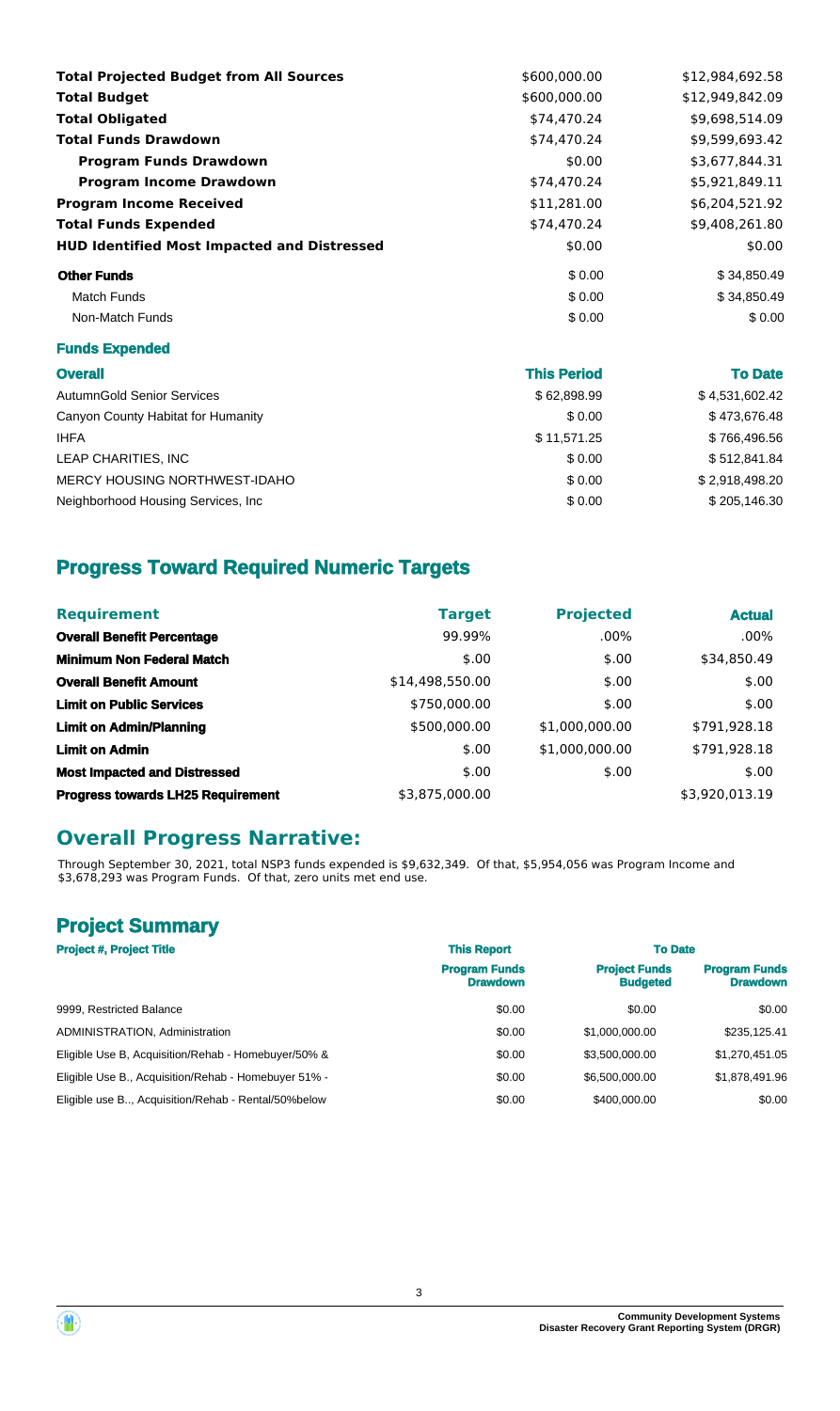# **Activities**

**Project # / ADMINISTRATION / Administration**



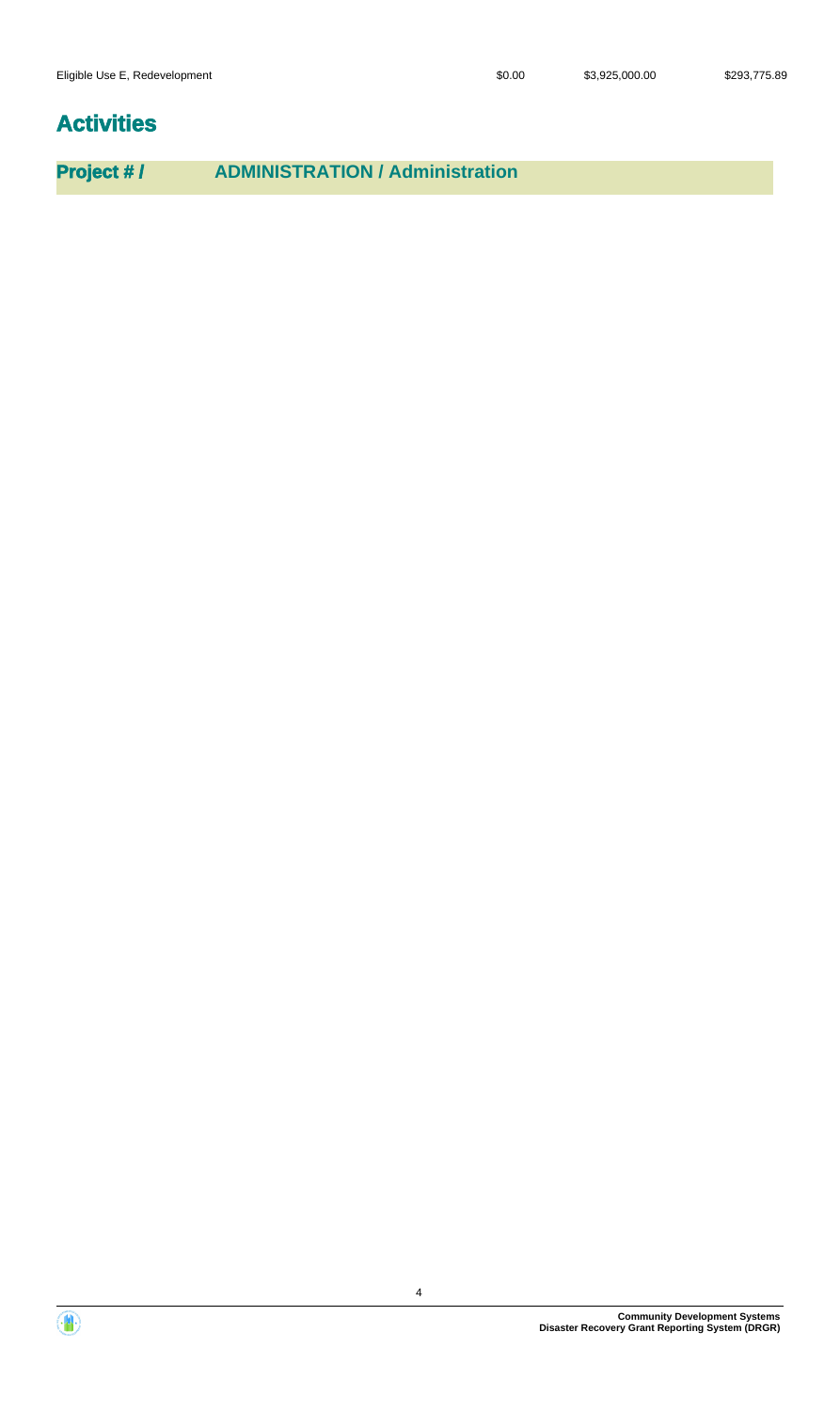# **Grantee Activity Number: ADMIN - IHFA Grant Administrator Activity Title: Administration-IHFA Grant Administrator**

**Projected Start Date: Benefit Type:** N/A IHFA **National Objective: Activity Status: Projected End Date: Completed Activity Actual End Date: Activity Type:** 03/10/2014 03/11/2011 N/A **Responsible Organization:** Administration **National Contract Contract Contract Contract Contract Contract Contract Contract Contract Contract Contract Contract Contract Contract Contract Contract Contract Contract Contract Contract Contract Contract Project Number:** ADMINISTRATION **Project Title:** Administration

| <b>Overall</b>                                 | <b>Jul 1 thru Sep 30, 2021</b> | <b>To Date</b> |
|------------------------------------------------|--------------------------------|----------------|
|                                                |                                |                |
| <b>Total Projected Budget from All Sources</b> | \$0.00                         | \$1,000,000.00 |
| <b>Total Budget</b>                            | \$0.00                         | \$1,000,000.00 |
| <b>Total Obligated</b>                         | \$11,571.25                    | \$791,928.18   |
| <b>Total Funds Drawdown</b>                    | \$11,571.25                    | \$791,928.18   |
| <b>Program Funds Drawdown</b>                  | \$0.00                         | \$235,125.41   |
| <b>Program Income Drawdown</b>                 | \$11,571.25                    | \$556,802.77   |
| <b>Program Income Received</b>                 | \$0.00                         | \$0.00         |
| <b>Total Funds Expended</b>                    | \$11,571.25                    | \$766,496.56   |
| <b>IHFA</b>                                    | \$11,571.25                    | \$766,496.56   |
| <b>Most Impacted and Distressed Expended</b>   | \$0.00                         | \$0.00         |

### **Activity Description:**

Administration of all NSP 3 Activities

#### **Location Description:**

Administration of all NSP 3 Activities

#### **Activity Progress Narrative:**

Through September 30, 2021, total NSP 3 funds expended is \$9,628,381. Of that, \$5,950,088 was Program Income and \$3,678,293 was Program Funds. Of that, zero units met end use.

#### **Accomplishments Performance Measures**

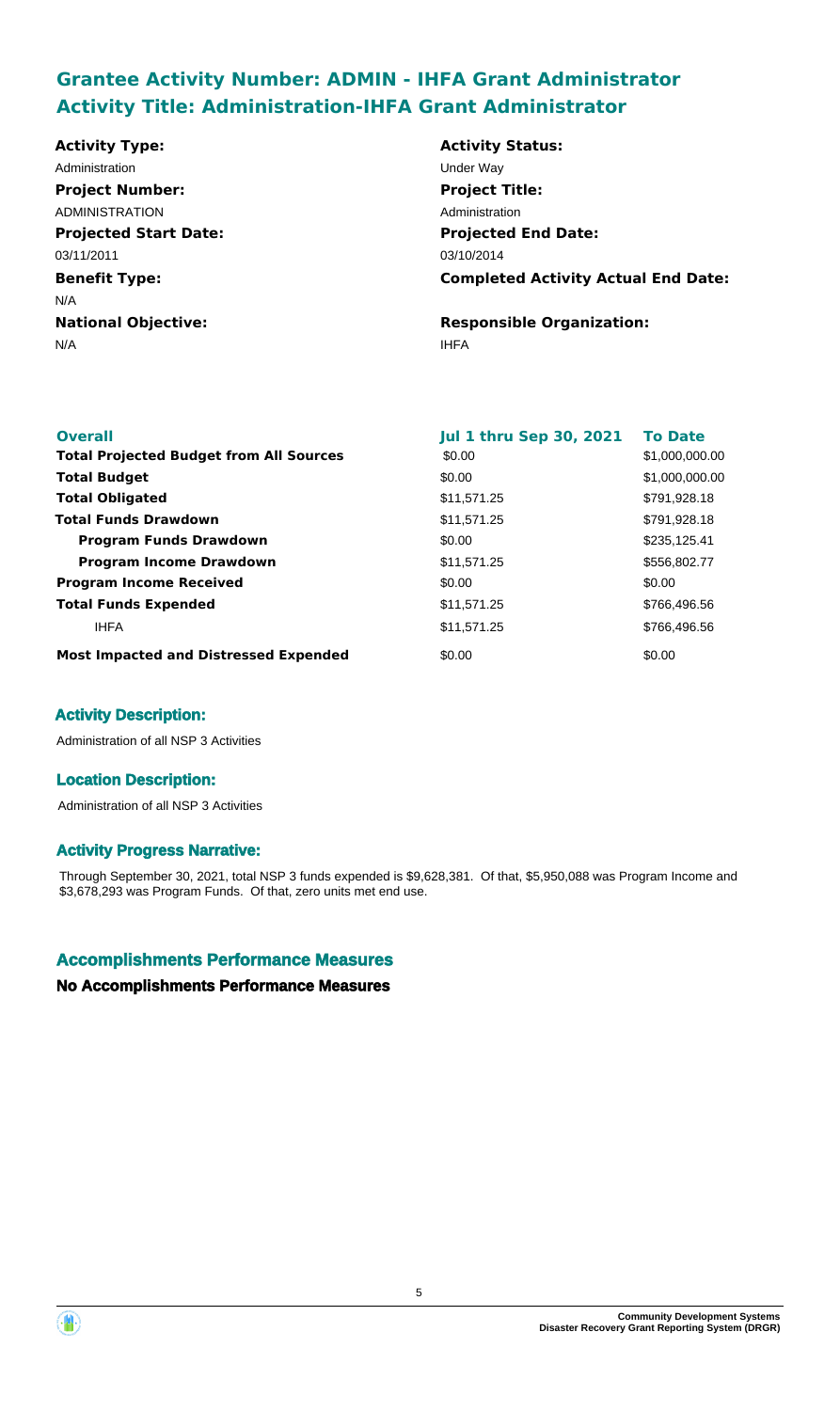#### **No Beneficiaries Performance Measures found.**

#### **Activity Locations**

**No Activity Locations found.**

No Other Funding Sources Found **Other Funding Sources**

#### **Other Funding Sources Budgeted - Detail**

**No Other Match Funding Sources Found**

**Activity Supporting Documents:** None

**Project # / Eligible Use B / Acquisition/Rehab - Homebuyer/50% &**



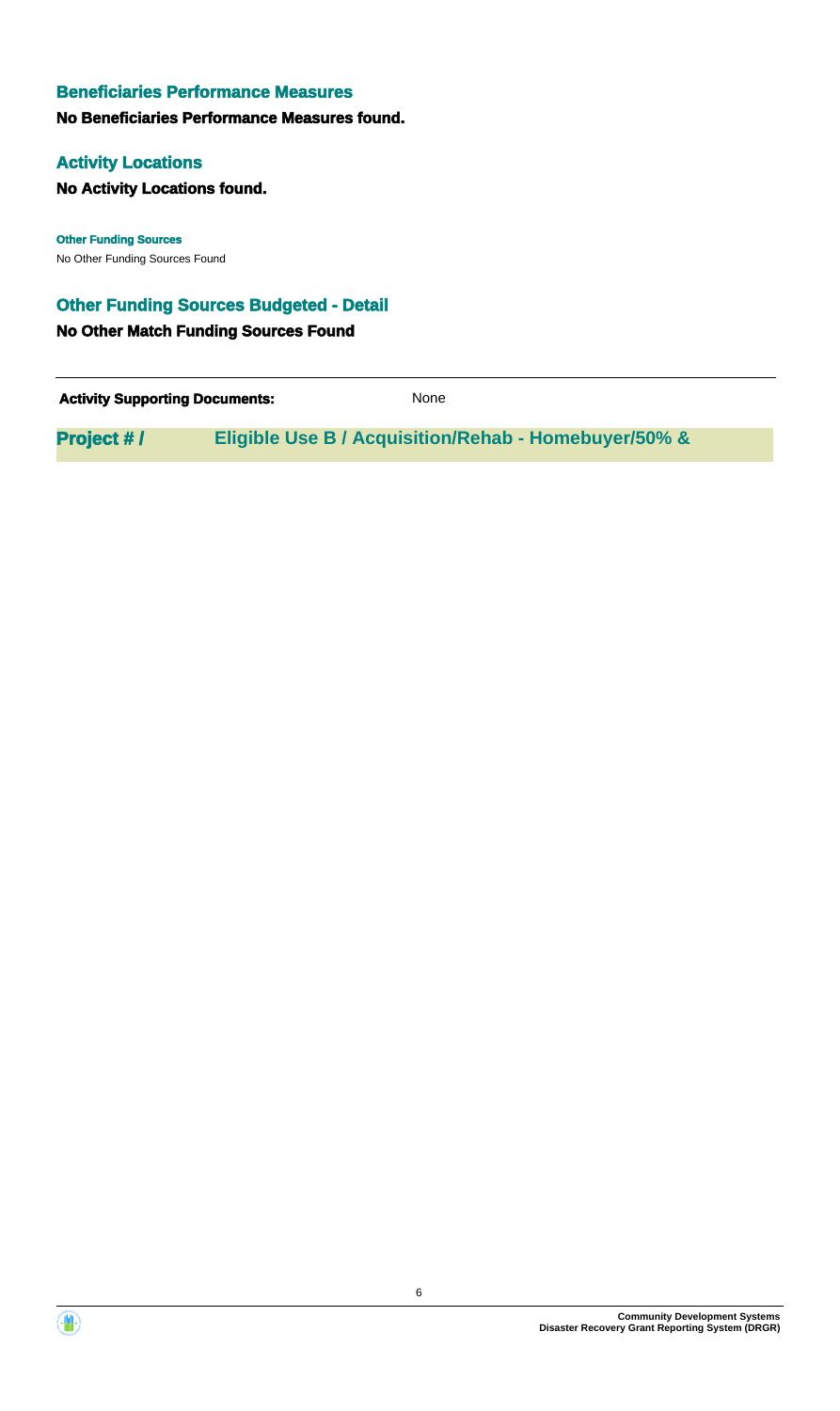# **Grantee Activity Number: B-AR-OWNER-AUTUMNGOLD 50% & BELOW Activity Title: AUTUMNGOLD ACQ/REHAB/HOMEBUYER 50% & BELOW**

| Homeownership Assistance to low- and moderate-income<br>Under Way<br><b>Project Number:</b><br><b>Project Title:</b><br>Eligible Use B<br><b>Projected Start Date:</b><br><b>Projected End Date:</b><br>03/11/2011<br>03/10/2020<br><b>Benefit Type:</b> | Acquisition/Rehab - Homebuyer/50% & below AMI |
|----------------------------------------------------------------------------------------------------------------------------------------------------------------------------------------------------------------------------------------------------------|-----------------------------------------------|
|                                                                                                                                                                                                                                                          |                                               |
|                                                                                                                                                                                                                                                          |                                               |
|                                                                                                                                                                                                                                                          |                                               |
|                                                                                                                                                                                                                                                          |                                               |
|                                                                                                                                                                                                                                                          |                                               |
|                                                                                                                                                                                                                                                          | <b>Completed Activity Actual End Date:</b>    |
| Direct (HouseHold)                                                                                                                                                                                                                                       |                                               |
| <b>Responsible Organization:</b><br><b>National Objective:</b>                                                                                                                                                                                           |                                               |
| NSP Only - LH - 25% Set-Aside<br><b>AutumnGold Senior Services</b>                                                                                                                                                                                       |                                               |

| <b>Overall</b>                                 | <b>Jul 1 thru Sep 30, 2021</b> | <b>To Date</b> |
|------------------------------------------------|--------------------------------|----------------|
| <b>Total Projected Budget from All Sources</b> | \$0.00                         | \$1,500,000.00 |
| <b>Total Budget</b>                            | \$0.00                         | \$1,500,000.00 |
| <b>Total Obligated</b>                         | \$0.00                         | \$1,289,108.10 |
| <b>Total Funds Drawdown</b>                    | \$0.00                         | \$1,190,307.03 |
| <b>Program Funds Drawdown</b>                  | \$0.00                         | \$503,095.12   |
| <b>Program Income Drawdown</b>                 | \$0.00                         | \$687,211.91   |
| <b>Program Income Received</b>                 | \$0.00                         | \$1,044,022.67 |
| <b>Total Funds Expended</b>                    | \$0.00                         | \$1,190,307.03 |
| AutumnGold Senior Services                     | \$0.00                         | \$1,190,307.03 |
| <b>Most Impacted and Distressed Expended</b>   | \$0.00                         | \$0.00         |

### **Activity Description:**

NSP Eligible Use B: The acquisition and rehabilitation (as needed) of foreclosed properties and resale to eligible homebuyers at 50% or below Area Median Income (AMI).

#### **Location Description:**

Based on HUD's NSP3 Planning Data from the HUD Mapping Tool, the estimated number of properties to make the recommended 20% impact was determined and the required criteria was established based on the following specific Census Tracts: 20500, 20700, 21700, 21000

#### **Activity Progress Narrative:**

|                         | <b>This Report Period</b> | <b>Cumulative Actual Total / Expected</b> |
|-------------------------|---------------------------|-------------------------------------------|
|                         | <b>Total</b>              | <b>Total</b>                              |
| # of Housing Units      |                           | 9/4                                       |
| # of Singlefamily Units |                           | 9/4                                       |

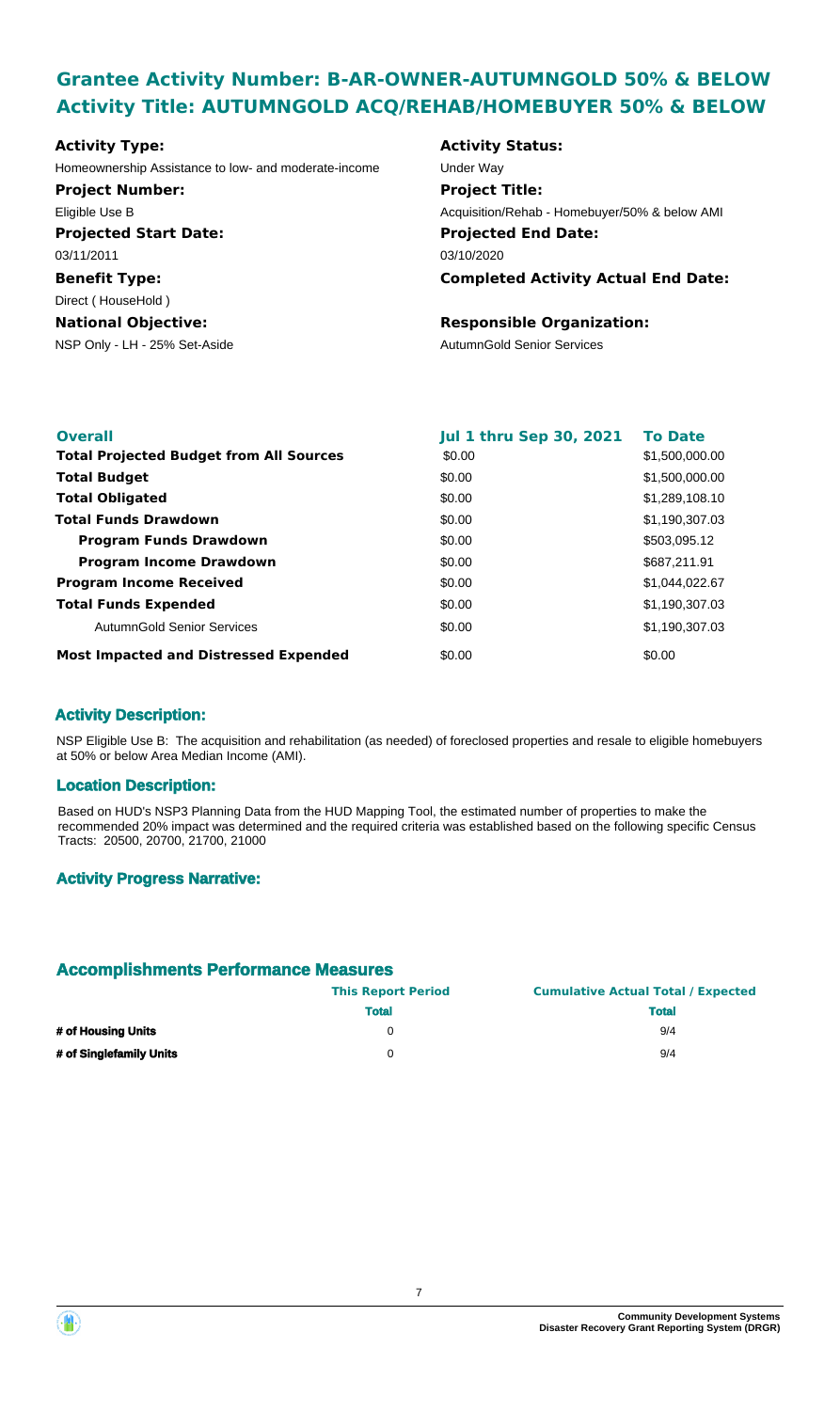|                 |     | <b>This Report Period</b> |              | <b>Cumulative Actual Total / Expected</b> |            |              |          |
|-----------------|-----|---------------------------|--------------|-------------------------------------------|------------|--------------|----------|
|                 | Low | <b>Mod</b>                | <b>Total</b> | Low                                       | <b>Mod</b> | <b>Total</b> | Low/Mod% |
| # of Households |     |                           |              | 10/4                                      | 0/0        | 10/4         | 100.00   |
| # Owner         |     |                           |              | 9/4                                       | 0/0        | 10/4         | 90.00    |

### **Activity Locations**

### **No Activity Locations found.**

**Other Funding Sources**

No Other Funding Sources Found

### **Other Funding Sources Budgeted - Detail**

#### **No Other Match Funding Sources Found**

| <b>Activity Supporting Documents:</b> | None                                                              |  |
|---------------------------------------|-------------------------------------------------------------------|--|
| <b>Project #/</b>                     | <b>Eligible Use B. / Acquisition/Rehab - Homebuyer 51% - 120%</b> |  |

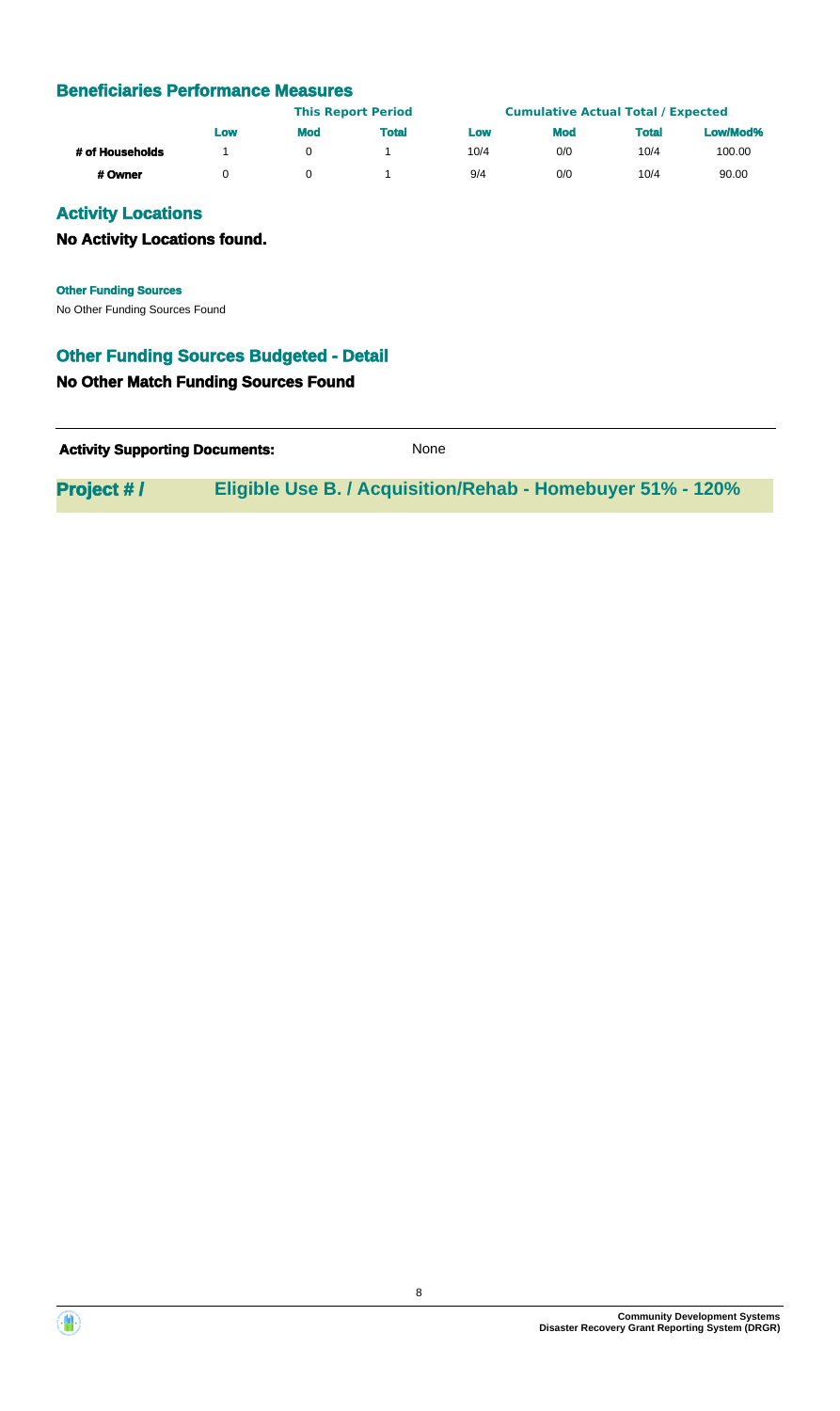# **Grantee Activity Number: B-AR-OWNER-AUTUMNGOLD 51-120% Activity Title: AUTUMNGOLD ACQ/REHAB/HOMEBUYER 120%**

# **Projected Start Date: Benefit Type:** NSP Only - LMMI AutumnGold Senior Services **National Objective: Activity Type:** 03/11/2011 Direct ( HouseHold ) Homeownership Assistance to low- and moderate-income Under Way **Project Number:** Eligible Use B.

# **Activity Status: Projected End Date: Completed Activity Actual End Date:** 03/10/2020 **Project Title:** Acquisition/Rehab - Homebuyer 51% - 120%

#### **Responsible Organization:**

| <b>Overall</b>                                 | <b>Jul 1 thru Sep 30, 2021</b> | <b>To Date</b> |
|------------------------------------------------|--------------------------------|----------------|
| <b>Total Projected Budget from All Sources</b> | \$0.00                         | \$2,732,667.41 |
| <b>Total Budget</b>                            | \$0.00                         | \$2,732,667.41 |
| <b>Total Obligated</b>                         | \$0.00                         | \$2,691,264.32 |
| <b>Total Funds Drawdown</b>                    | \$0.00                         | \$2,691,264.32 |
| <b>Program Funds Drawdown</b>                  | \$0.00                         | \$1,011,464.71 |
| <b>Program Income Drawdown</b>                 | \$0.00                         | \$1,679,799.61 |
| <b>Program Income Received</b>                 | \$4,181.00                     | \$2,298,875.10 |
| <b>Total Funds Expended</b>                    | \$0.00                         | \$2,525,264.32 |
| AutumnGold Senior Services                     | \$0.00                         | \$2,525,264.32 |
| <b>Most Impacted and Distressed Expended</b>   | \$0.00                         | \$0.00         |

### **Activity Description:**

NSP Eligible Use B: The acquisition and rehabilitation (as needed) of foreclosed properties and resale to eligible homebuyers at 120% or below Area Median Income (AMI).

#### **Location Description:**

Based on HUD's NSP3 Planning Data from the HUD Mapping Tool, the estimated number of properties to make the recommended 20% impact was determined and the required criteria was established based on the following specific Census Tracts: 20500, 20700, 21700, 21000

#### **Activity Progress Narrative:**

|                    | <b>This Report Period</b> | <b>Cumulative Actual Total / Expected</b> |
|--------------------|---------------------------|-------------------------------------------|
|                    | <b>Total</b>              | <b>Total</b>                              |
| # of Housing Units |                           | 20/7                                      |



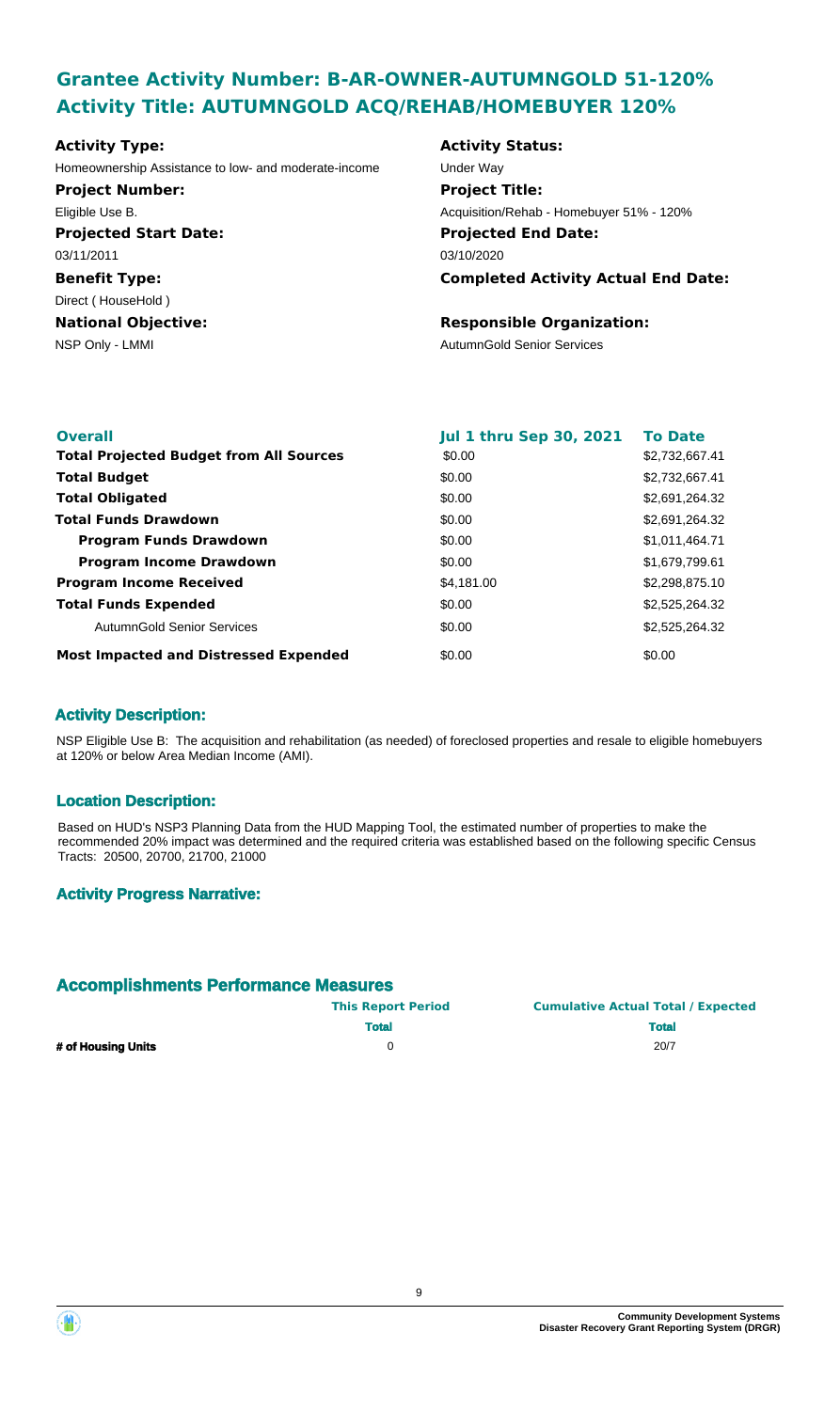|                 | <b>This Report Period</b> |            |       | <b>Cumulative Actual Total / Expected</b> |            |              |          |
|-----------------|---------------------------|------------|-------|-------------------------------------------|------------|--------------|----------|
|                 | Low                       | <b>Mod</b> | Total | Low                                       | <b>Mod</b> | <b>Total</b> | Low/Mod% |
| # of Households |                           |            |       | 0/0                                       | 11/7       | 20/7         | 55.00    |
| # Owner         |                           |            |       | 0/0                                       | 11/7       | 20/7         | 55.00    |

### **Activity Locations**

### **No Activity Locations found.**

No Other Funding Sources Found **Other Funding Sources**

### **Other Funding Sources Budgeted - Detail**

#### **No Other Match Funding Sources Found**

Activity **Supporting Documents:** None



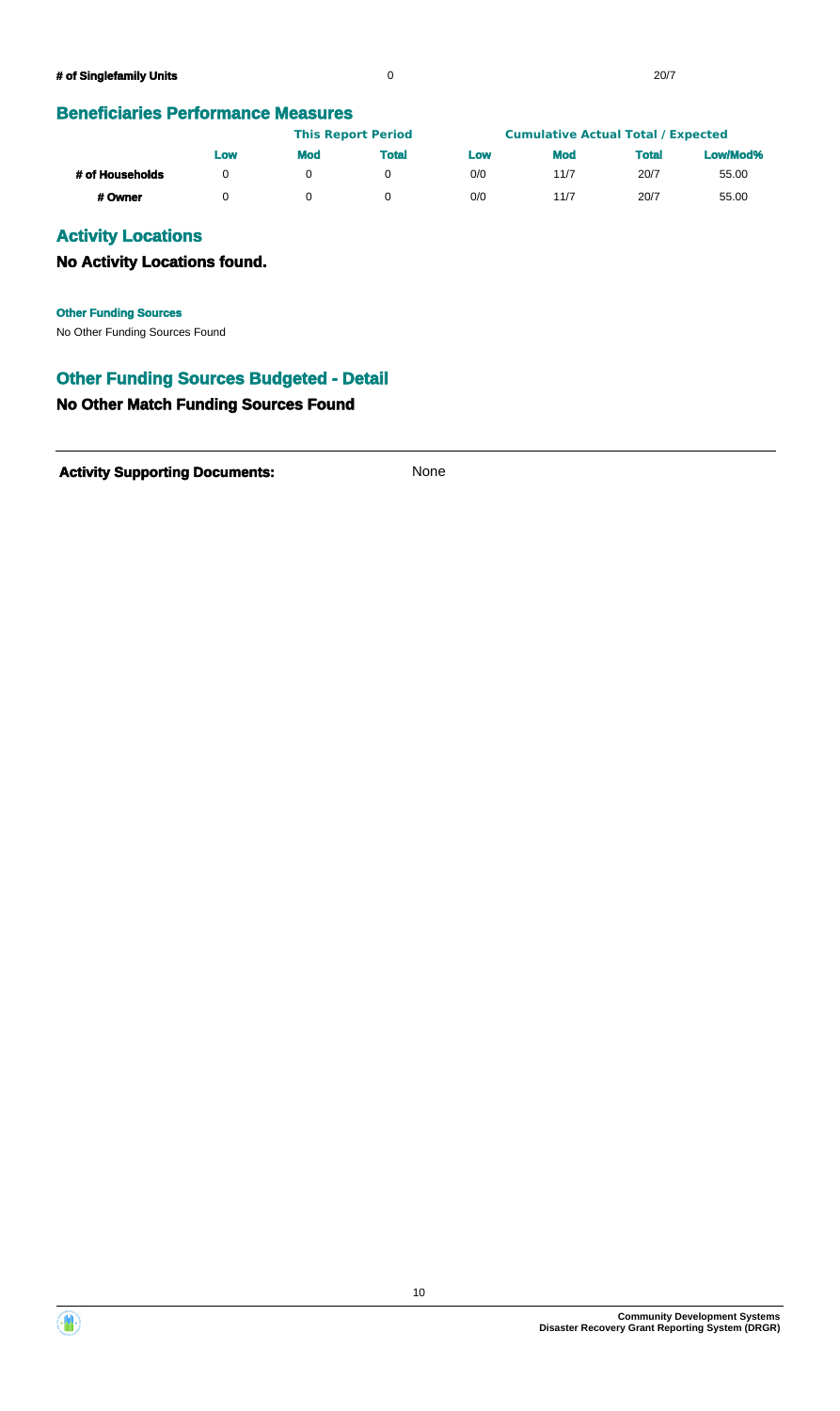# **Grantee Activity Number: B-AR-OWNER-MERCY HOUSING NW-IDAHO 51-120% Activity Title: MERCY HOUSING NW-ID ACQ/REHAB/HOMEBUYER 120%**

**Projected Start Date: Benefit Type:** NSP Only - LMMI MERCY HOUSING NORTHWEST-IDAHO **National Objective: Activity Type:** 03/11/2011 Direct ( HouseHold ) Homeownership Assistance to low- and moderate-income Under Way **Project Number:** Eligible Use B.

#### **Activity Status:**

**Projected End Date: Completed Activity Actual End Date:** 03/10/2020 **Project Title:** Acquisition/Rehab - Homebuyer 51% - 120%

### **Responsible Organization:**

| <b>Overall</b>                                 | <b>Jul 1 thru Sep 30, 2021</b> | <b>To Date</b> |
|------------------------------------------------|--------------------------------|----------------|
| <b>Total Projected Budget from All Sources</b> | \$0.00                         | \$2,196,487.73 |
| <b>Total Budget</b>                            | \$0.00                         | \$2,196,487.73 |
| <b>Total Obligated</b>                         | \$0.00                         | \$2,196,487.73 |
| <b>Total Funds Drawdown</b>                    | \$0.00                         | \$2,196,487.73 |
| <b>Program Funds Drawdown</b>                  | \$0.00                         | \$867,027.25   |
| <b>Program Income Drawdown</b>                 | \$0.00                         | \$1,329,460.48 |
| <b>Program Income Received</b>                 | \$7,100.00                     | \$1,717,984.91 |
| <b>Total Funds Expended</b>                    | \$0.00                         | \$2,196,487.73 |
| MERCY HOUSING NORTHWEST-IDAHO                  | \$0.00                         | \$2,196,487.73 |
| <b>Most Impacted and Distressed Expended</b>   | \$0.00                         | \$0.00         |

#### **Activity Description:**

NSP Eligible Use B: The acquisition and rehabilitation (as needed) of foreclosed properties and resale to eligible homebuyers at 120% or below Area Median Income (AMI).

#### **Location Description:**

Based on HUD's NSP3 Planning Data from the HUD Mapping Tool, the estimated number of properties to make the recommended 20% impact was determined and the required criteria was established based on the following specific Census Tracts: 20500, 20700, 21700, 21000

#### **Activity Progress Narrative:**

|                    | <b>This Report Period</b> | <b>Cumulative Actual Total / Expected</b> |
|--------------------|---------------------------|-------------------------------------------|
|                    | <b>Total</b>              | <b>Total</b>                              |
| # of Housing Units |                           | 14/7                                      |



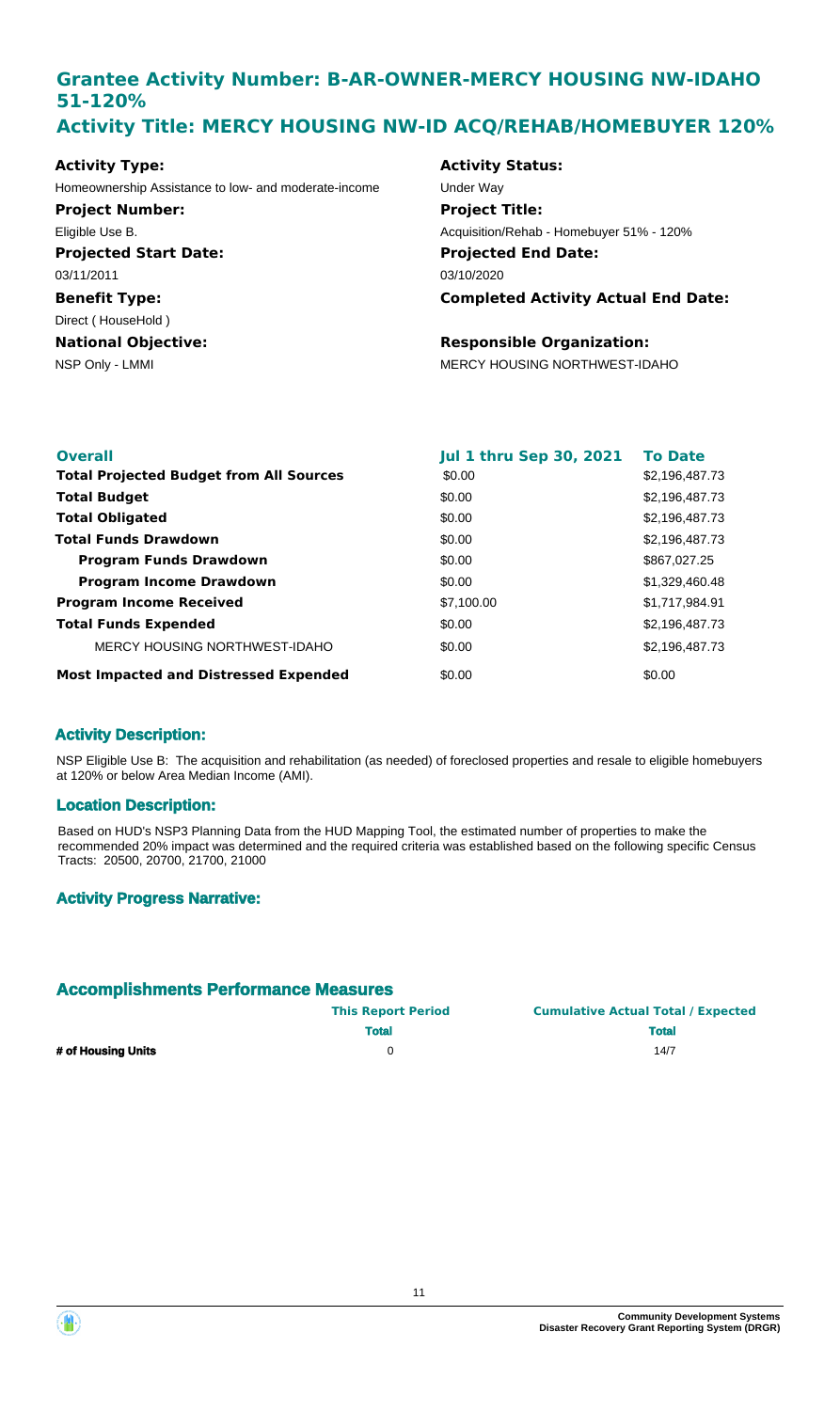|                 |     | <b>This Report Period</b> |       | <b>Cumulative Actual Total / Expected</b> |            |       |          |
|-----------------|-----|---------------------------|-------|-------------------------------------------|------------|-------|----------|
|                 | Low | <b>Mod</b>                | Total | Low                                       | <b>Mod</b> | Total | Low/Mod% |
| # of Households |     |                           |       | 0/0                                       | 7/7        | 14/7  | 50.00    |
| # Owner         |     |                           |       | 0/0                                       | 7/7        | 14/7  | 50.00    |

### **Activity Locations**

### **No Activity Locations found.**

No Other Funding Sources Found **Other Funding Sources**

## **Other Funding Sources Budgeted - Detail**

#### **No Other Match Funding Sources Found**

| None |
|------|
|      |

12

**Project # / Eligible Use E / Redevelopment**

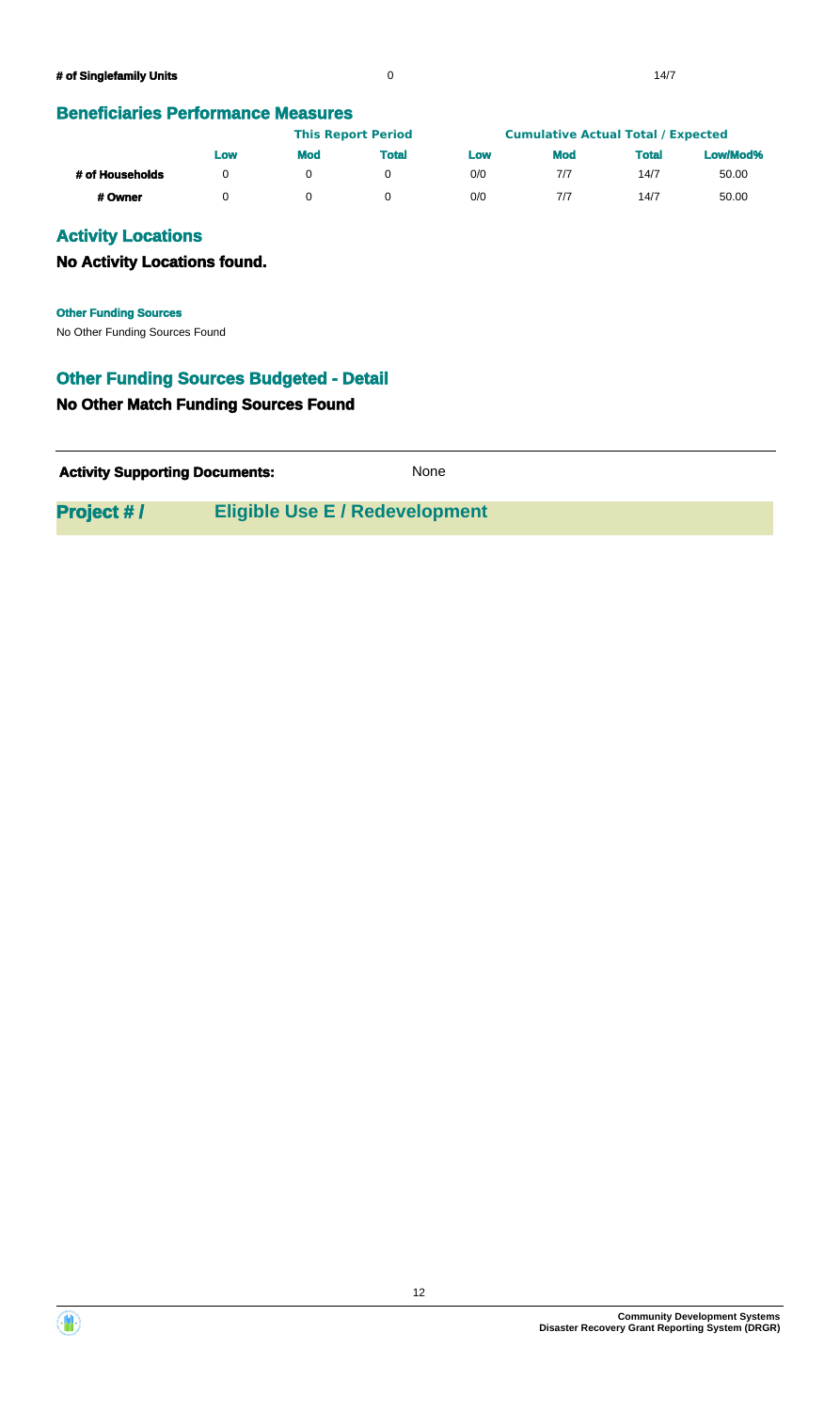# **Grantee Activity Number: E-NC-OWNER50% - AG Activity Title: AUTUMNGOLD ACQUISITION/RECONSTRUCTION**

**Projected Start Date: Benefit Type:** NSP Only - LH - 25% Set-Aside AutumnGold Senior Services **National Objective: Activity Status: Projected End Date: Completed Activity Actual End Date: Activity Type:** 08/18/2022 08/18/2019 Direct ( HouseHold ) **Responsible Organization:** Construction of new housing Theorem 2012 Construction of the Way **Project Number:** Eligible Use E **Project Title:** Redevelopment

| <b>Overall</b>                                 | <b>Jul 1 thru Sep 30, 2021</b> | <b>To Date</b> |
|------------------------------------------------|--------------------------------|----------------|
| <b>Total Projected Budget from All Sources</b> | \$0.00                         | \$1,800,000.00 |
| <b>Total Budget</b>                            | \$0.00                         | \$1,800,000.00 |
| <b>Total Obligated</b>                         | \$62,898.99                    | \$816,031.07   |
| <b>Total Funds Drawdown</b>                    | \$62,898.99                    | \$816,031.07   |
| <b>Program Funds Drawdown</b>                  | \$0.00                         | \$253,850.51   |
| <b>Program Income Drawdown</b>                 | \$62,898.99                    | \$562,180.56   |
| <b>Program Income Received</b>                 | \$0.00                         | \$548,003.14   |
| <b>Total Funds Expended</b>                    | \$62,898.99                    | \$816,031.07   |
| AutumnGold Senior Services                     | \$62,898.99                    | \$816,031.07   |
| <b>Most Impacted and Distressed Expended</b>   | \$0.00                         | \$0.00         |

### **Activity Description:**

Vacant land redevelopment, new construction of Housing for 50% AMI households

#### **Location Description:**

#### **Activity Progress Narrative:**

Fund used to create housing

|                         | <b>This Report Period</b> | <b>Cumulative Actual Total / Expected</b> |
|-------------------------|---------------------------|-------------------------------------------|
|                         | <b>Total</b>              | <b>Total</b>                              |
| # of Housing Units      |                           | 1/2                                       |
| # of Singlefamily Units |                           | 1/2                                       |